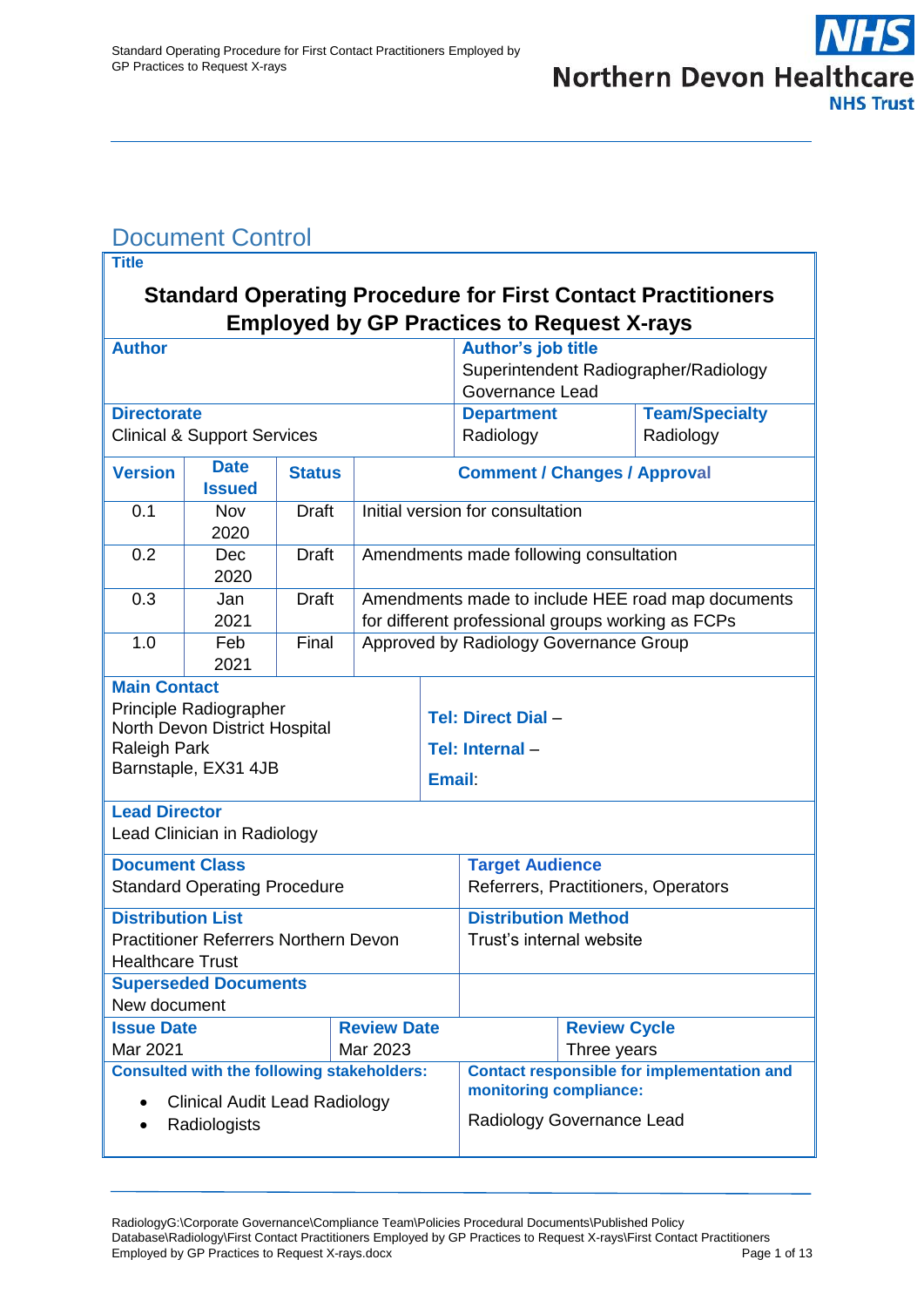

| Radiographers                                                                          | <b>Education/ training will be provided by:</b> |  |  |  |
|----------------------------------------------------------------------------------------|-------------------------------------------------|--|--|--|
| <b>Practitioner Referrers</b>                                                          | Radiology Governance Lead                       |  |  |  |
| Orthopaedic Interface Team/First                                                       |                                                 |  |  |  |
| <b>Contact Practitioner Assessors.</b>                                                 |                                                 |  |  |  |
| <b>Approval and Review Process</b>                                                     |                                                 |  |  |  |
| Lead Clinician in Radiology                                                            |                                                 |  |  |  |
| Radiology Management Group                                                             |                                                 |  |  |  |
| <b>Local Archive Reference</b>                                                         |                                                 |  |  |  |
| G:\Radiology Public Drive                                                              |                                                 |  |  |  |
| <b>Local Path</b>                                                                      |                                                 |  |  |  |
| G:\radiology\XRAY\PROTOCOLS AND GUIDELINES\PLAIN FILM RADIOGRAPHIC                     |                                                 |  |  |  |
| <b>PROTOCOLS</b>                                                                       |                                                 |  |  |  |
| <b>Filename</b>                                                                        |                                                 |  |  |  |
| <b>\SOP</b> for First Contact Practitioners Employed by GP Practices to Request X-rays |                                                 |  |  |  |
| <b>Policy categories for Trust's internal</b>                                          | <b>Tags for Trust's internal website (Bob)</b>  |  |  |  |
| <b>website (Bob)</b>                                                                   | Referrer, Practitioner, Operator, Medical       |  |  |  |
| Diagnostic Imaging Trust's internal website                                            | Physics.                                        |  |  |  |
|                                                                                        |                                                 |  |  |  |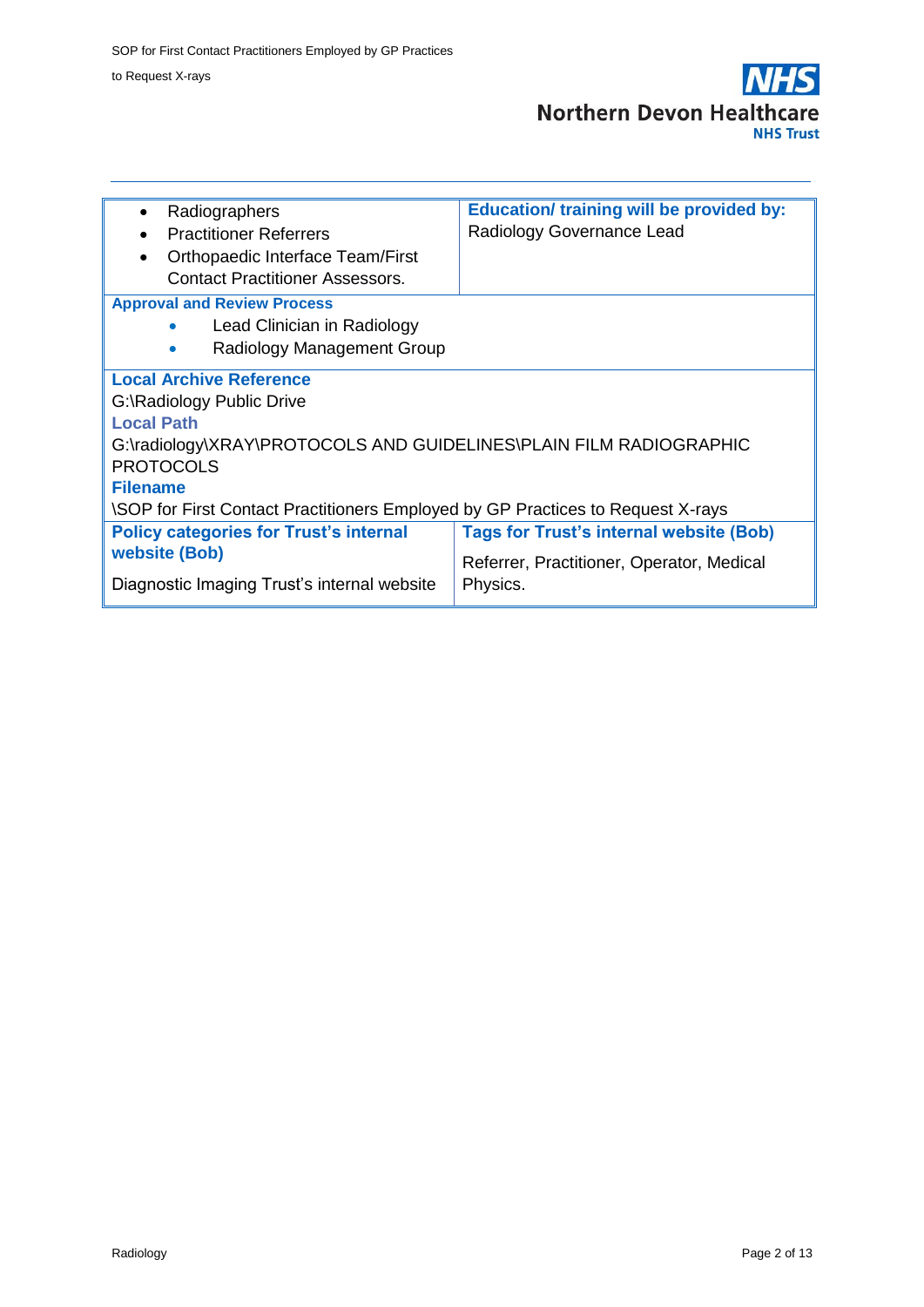

### **CONTENTS**

| 1.  |                                                                                          |    |
|-----|------------------------------------------------------------------------------------------|----|
| 2.  |                                                                                          |    |
| 3.  |                                                                                          |    |
| 4.  |                                                                                          |    |
| 5.  |                                                                                          |    |
| 6.  |                                                                                          |    |
|     |                                                                                          |    |
|     |                                                                                          |    |
|     |                                                                                          |    |
| 7.  |                                                                                          |    |
|     |                                                                                          |    |
|     |                                                                                          |    |
|     |                                                                                          |    |
|     |                                                                                          |    |
|     |                                                                                          |    |
|     |                                                                                          |    |
|     |                                                                                          |    |
|     |                                                                                          |    |
|     |                                                                                          |    |
| 8.  |                                                                                          |    |
| 9.  |                                                                                          |    |
| 10. | Appendix A: Inclusion Criteria for Physiotherapists Working as FCPs (Musculoskeletal) 11 |    |
| 11. | Appendix B: Inclusion Criteria for Paramedics Working as FCPs                            | 12 |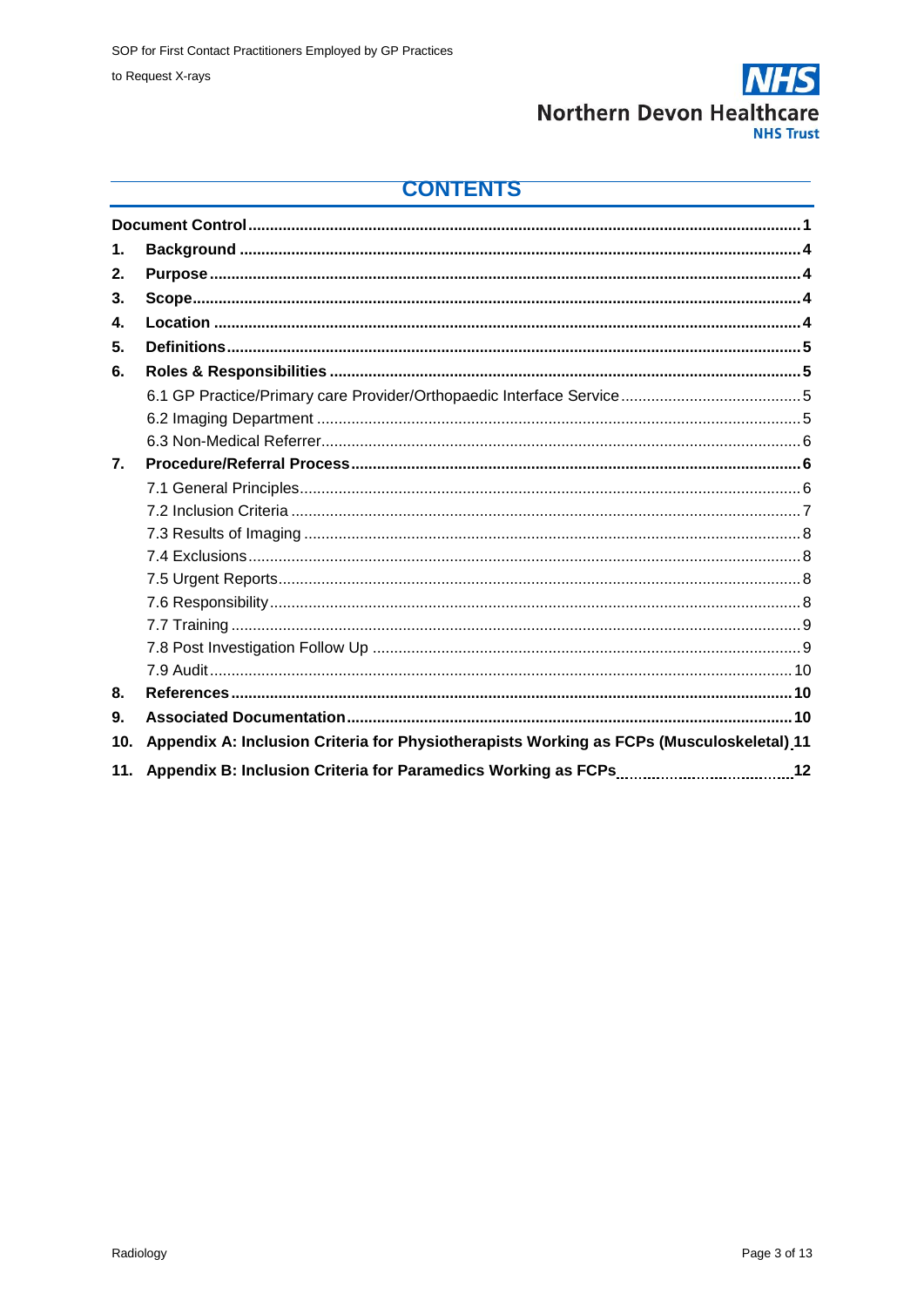

## <span id="page-3-0"></span>**1. Background**

It is often appropriate that a suitably competent, professionally registered person other than a Doctor refers for radiological examinations, this may be to provide an efficient service or because the person responsible for initial patient management is not a GP but another health professional. The GP Practices in North Devon have employed Physiotherapists and Paramedics as First Contact Practitioners (FCPs) to enhance the service provided their to patients.

Health Education England (HEE) have recently published the training requirements for FCPs and Advanced Practitioners in Primary Care  $(1,3)$  which comprehensively outline the expected training and qualifications needed for this role in relation to the management of musculoskeletal and other services. Part of this role includes the referral of patients for imaging and so this Standard Operating Procedure sets out the entitlement requirements for the FCPs to be able to request imaging at the Northern Devon Healthcare Trust.

## **2. Purpose**

The Standard Operating Procedure (SOP) has been written to:

- Provide a mechanism for appropriately trained and registered FCPs to refer patients for radiological examinations.
- Avoid patients having repeated clinical examinations
- Provide supporting guidance related to the scope of the role and the consequential education and training requirements.

### **3. Scope**

This Standard Operating Procedure (SOP) relates to the following staff groups who may be involved in the assessment and delivery of patient care:

- Registered FCPs employed by GP practices within the Northern Devon Healthcare Trust catchment area
- Non-medical professionals registered with the Health & Care Professions Council (HCPC) and included on the HEE Centre for Advancing Practice's directory of verified FCPs.

# <span id="page-3-1"></span>**4. Location**

This Standard Operating Procedure relates to FCPs employed by GP practices within the Northern Devon Healthcare Trust catchment area.

Staff undertaking this procedure must be able to demonstrate continued competence as per the organisations policy on assessing and maintaining competence.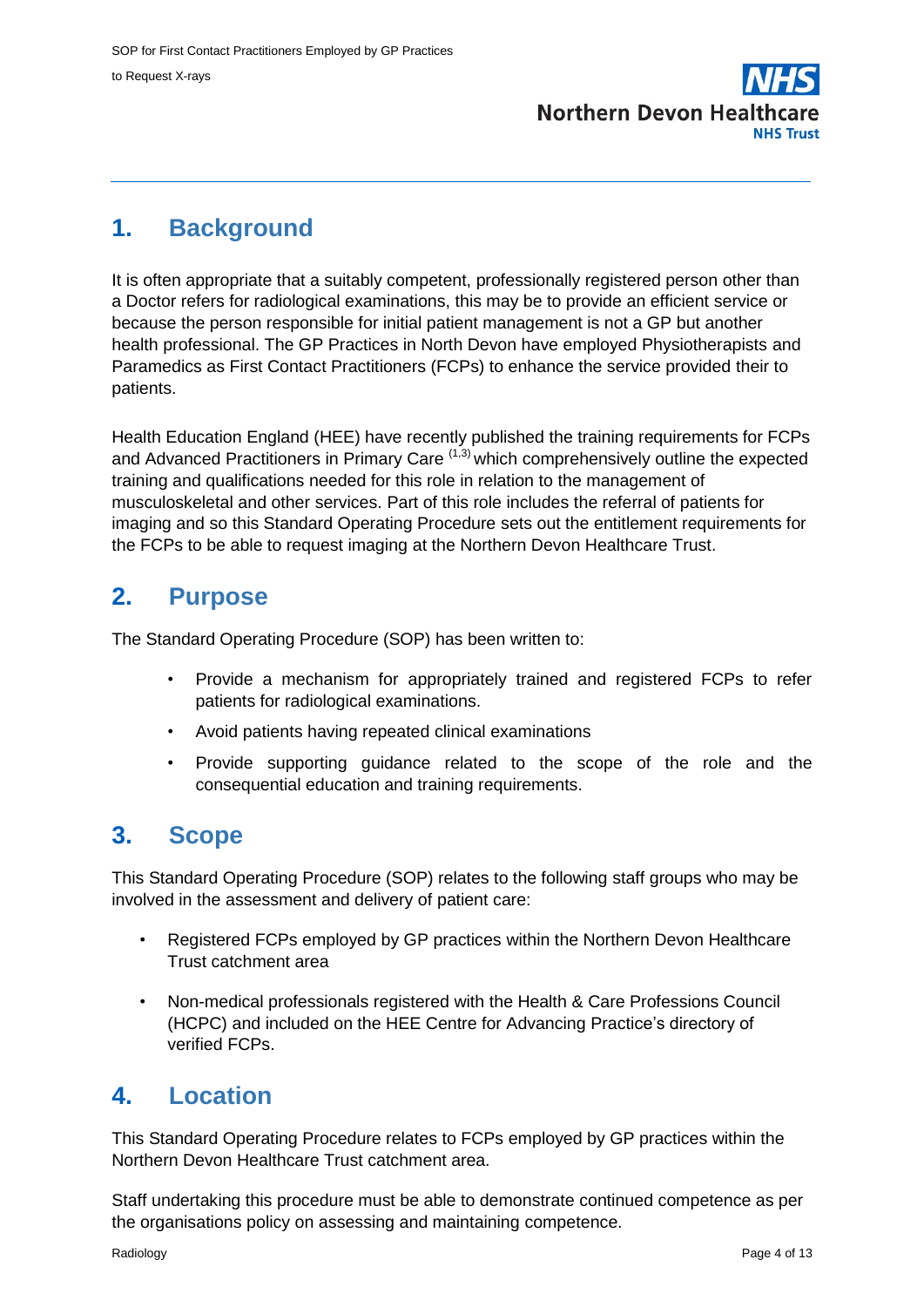

### **5. Definitions**

To explain any specific terminology or acronyms used in the document

- $IR(ME)R$  refers to the Ionising Radiation (Medical Exposure) Regulations 2017<sup>(2)</sup>
- NDHT relates to the Northern Devon Healthcare Trust
- Projections are X-ray views
- Referrals relate to the X-ray Request form
- HCPC stands for Health & Care Professions Council
- FCP relates to First Contact Practitioners
- HEE relates to Health Education England.

## **6. Roles and Responsibilities**

#### **6.1 GP Practices/Primary care Provider/Orthopaedic Interface Services**

Will ensure that FCPs have completed the HEE recommended training and progression before being able to refer patients for imaging as a Non-Medical Referrer. This will include ensuring that the FCP:

- Is suitably registered with the HCPC
- Has at least 3 years post-registration experience
- Has undertaken a recognised post registration course which includes physical examination and diagnostic reasoning, including either the HEE level 7 module or the minimum of 4-6months via the portfolio route.
- Is included on the HEE Centre for Advancing Practice's directory of verified FCPs.

They will also:

- Maintain the central list of authorised Referrers and regularly update as appropriate.
- Ensure that all additions to the list of Non-Medical Referrers are agreed by the Radiology Department of the Trust and scope of entitlement is correctly applied for prior to referrals commencing; adhering to IR(ME)R concerning the agreed status of a "Referrer".
- Ensure that all Non-Medical Referrers complete their IR(ME)R training every three years; non-compliance will affect their ability to refer patients for x-ray.
- Ensure that the Non-Medical Referrer undertakes annual audits of their own practice; these audits may be requested periodically under IR(ME)R by the Radiology department.
- Will be responsible for ensuring that the FCP has completed the HEE recommended training, as well as on-going training, and ensuring continued competence.

The Lead Clinician at each GP practice will accept responsibility for imaging examinations requested under this protocol.

#### **6.2 Imaging Departments**

To ensure that an appropriate IR(ME)R Training programme is available to cover: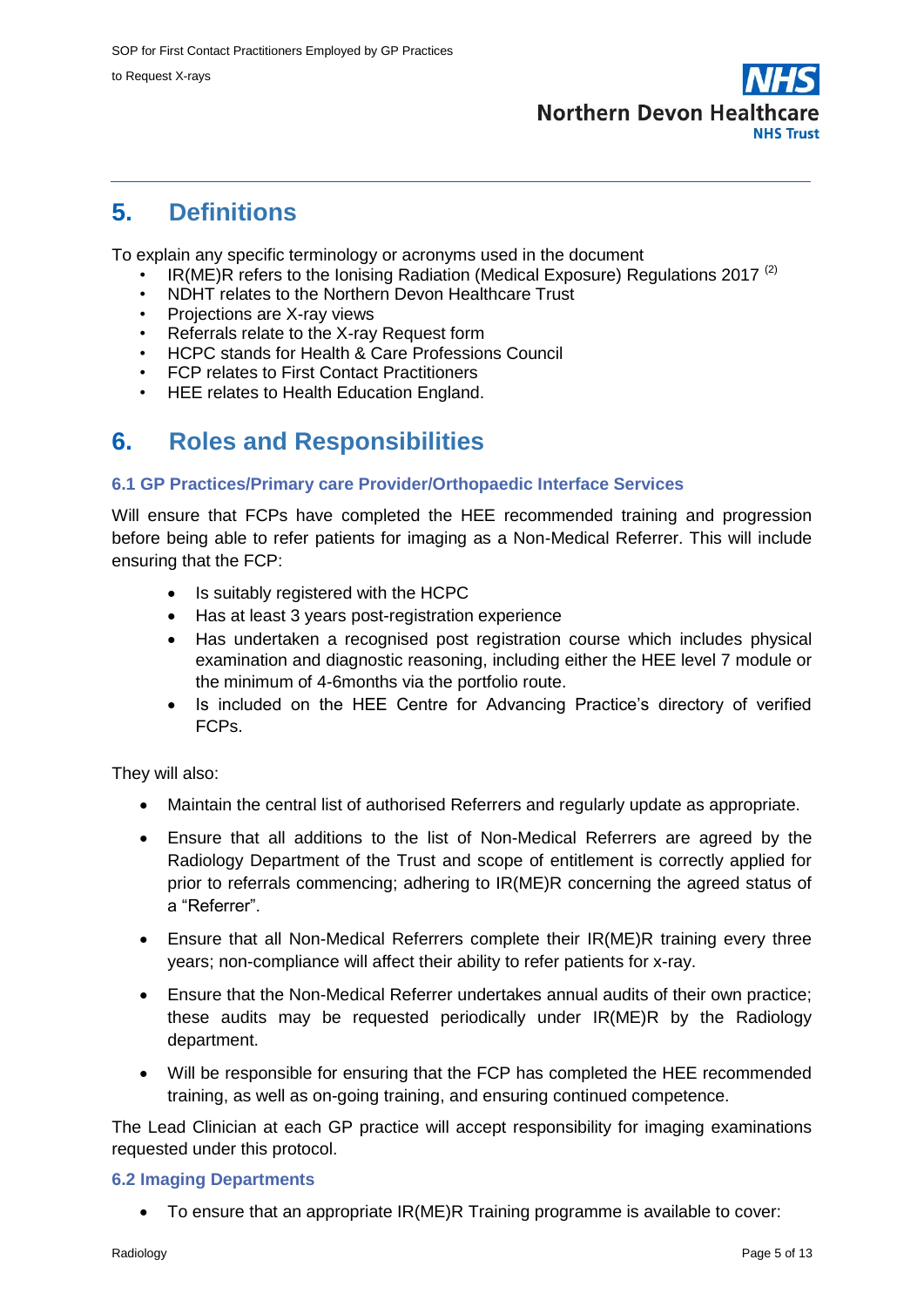**Northern Devon Healthcare NHS Trust** 

- X-ray Radiography: The Basic Principles and the Health Risks
- Radiation Protection Legislation
- Requesting an X-ray Examination

*(Further details are given in Section 8)*

 To hold a list of Referrers and ensure that Referrers are properly entitled under IR(ME)R according to their scope of practice.

#### **6.3 Non-Medical Referrer**

- To ensure that initial and continuing education and training is undertaken to ensure on-going competence in their role
- To undertake annual audit of their practice
- To work within the scope of practice of this protocol
- To inform the Radiology department of any change of name in order to be compliant with IR(ME)R procedures and regulations.

### **7. Procedure/Referral Process**

#### **7.1 General Principles**

Non-Medical Referrers must apply to the radiology department to become a 'Duty Holder' under IR(ME)R if their job role requires them to refer patients for diagnostic imaging.

Application forms must include evidence of continuing professional development which demonstrates that the applicant is sufficiently competent in patient assessment, history taking and decision making, to supply pertinent medical data to enable the Practitioner (Radiographer or Radiologist) to 'justify' the exposure.

Evidence must be submitted with the application to show completion of portfolio or level 7 modules.

Applications from Non-Medical Referrers will be considered at scheduled monthly Radiology Management Group (RMG) Meetings.

It is the responsibility of the Referrer to examine the patient and then provide sufficient clinical information to enable justification and to clarify the expectations of the examination. Examinations must be justified under the IR(ME)R Regulations. The Radiology/Imaging Department (Radiographer or Radiologist) will decline to accept any referrals that are considered unjustified; this may result in the patient being sent away without imaging.

It is essential that correct patient identification details are recorded as well as giving sufficient clinical and medical data and a provisional diagnosis. Referrers must provide a legible signature uniquely identifying the Referrer and a contact number for any queries.

All referrals must indicate clearly the name and role of the Referrer e.g. FCP and also the Patients Registered GP so that the results can be sent to the correct GP Practice.

Referrals should clearly indicate the region for examination and appropriate clinical information. The Radiographer will take standard projections in accordance with the Imaging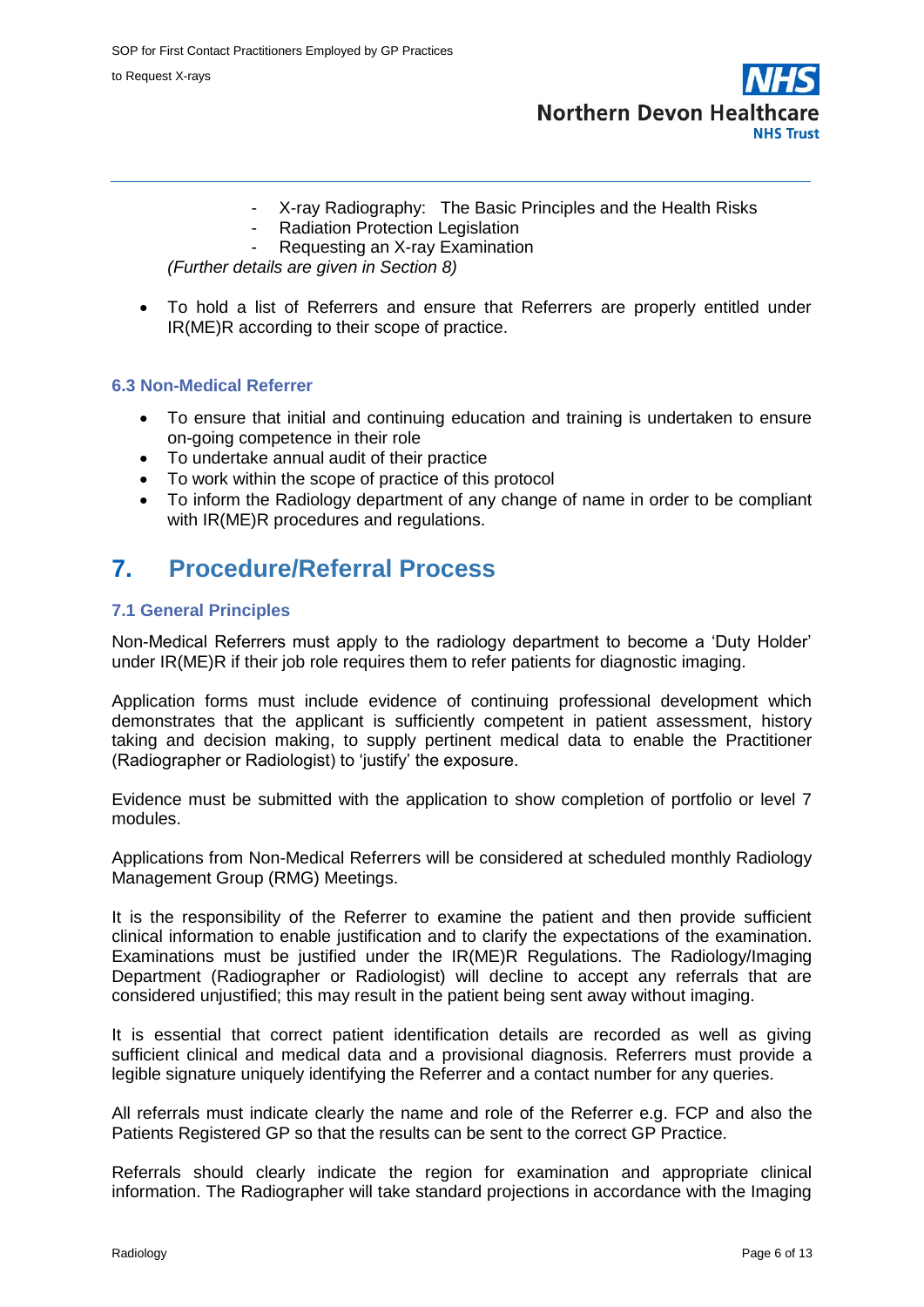

Department protocols and additional projections if they believe them to be necessary and appropriate.

If any Referrer is in doubt as to whether an investigation is required, or which examination is best, they should discuss the case with an appropriate Medical Practitioner or with a Radiographer prior to referral and the rationale for and the outcome of this discussion be documented in the patients records. Notice should be taken of previous relevant examinations in order not to expose a patient to Ionising radiation unnecessarily.

FCP Non-Medical Referrers will be experienced Physiotherapists or Paramedics who have undertaken further extensive training in clinical assessment/history taking and examination.

The referring of patients for clinical imaging must be covered within their job description and supported by the GP Partners at the GP practice

The Non-Medical Referrer must have made a clinical assessment of the patient and will only request x-rays if clinically justified (IR (ME) R 2017).

They will also be currently registered with the HCPC and be included on the HEE Centre for Advancing Practice's directory of verified FCPs.

#### **7.2 Inclusion Criteria**

Inclusion criteria may vary for different FCP professional groups due to the varied nature of their individual scope of practice and patient caseload.

Please see Appendices for Inclusion criteria for FCPs by professional group.

#### **7.3 Results of Imaging**

All reports of imaging requested by Non-Medical Referrers will be sent back to the patient's Registered GP or the supervising GP indicated on the request form; it is the responsibility of both the GP and the Non-Medical Referrer to ensure that a clinical evaluation of the x-ray examination is made and recorded in the patient's notes.

#### **7.4 Exclusions**

- Children under 16 are not covered by this policy.
- Pregnant women are not covered by this policy.
- The Non-Medical Referrer must always ascertain whether the patient is or might be pregnant, complete status on the referral and if there is any doubt refers to a GP; this includes all individuals who may have been female at birth but are now transgender or non-binary in accordance with IR(ME)R 2017.
- All plain imaging not included in the inclusion criteria by professional group (Appendices).
- For delayed presentation of more than four weeks consider discussing with a GP unless this is the first presentation and the need for imaging is necessary clinically.

CT, Nuclear Medicine, Fluoroscopy, MRI and Ultrasound scans are also excluded, however may be reviewed in the future.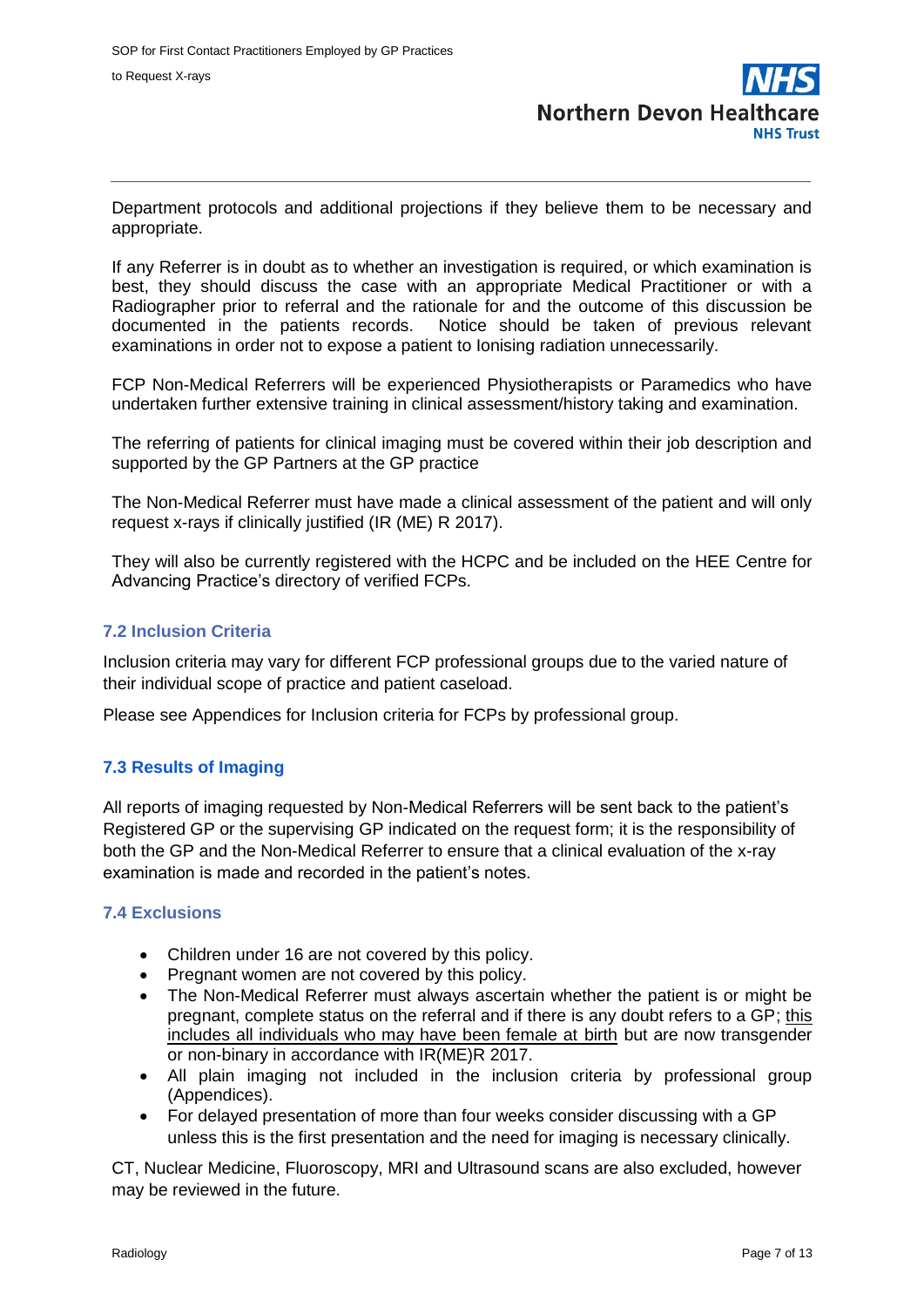

#### **7.5 Urgent Reports**

Patients referred for x-ray following injury in which an urgent evaluation of the image is needed then the Referrer must consider whether the patient needs to be assessed by the Emergency Department (ED) prior to or following their x-ray and make arrangements with the ED for them to do so. Same day reporting by the Radiologist cannot be guaranteed.

If an unexpected finding or clinically urgent pathology is identified by the Radiographer then the Liaison Radiologist will be notified and the findings reported back to the patient's GP within a reasonable timescale.

#### **7.6 Responsibility**

The overall responsibility for the correct requesting procedure as outlined above rests with Employers of the Non-Medical Referrer. If it is subsequently shown that an examination requested is unnecessary in the given set of clinical circumstances the responsibility for that is with the GP practice and not with the Imaging Department.

#### **7.7 Training**

The HEE's FCP Roadmap to Practice requires:

- A minimum of 3 years post graduate experience.
- Either a taught FCP HEI level 7 module (10 months) or a Minimum of 4-6months via a portfolio route.

These routes have two stages:

- Stage 1 Theory which must be verified before entry into Primary Care.
- Stage 2 To be completed in Primary Care setting.

During stage 2, and to be able to complete all competencies, the FCP will need to be able to request imaging. **All requests for imaging made before the FCP has completed their training must be countersigned by the patient's GP or Supervising FCP Assessor who must already have entitlement to request x-rays in North Devon from the NDHT Radiology Department.**

Requests made for imaging that are not countersigned will be rejected and sent back to the GP surgery, which might result in delaying the patient's diagnosis or treatment.

Appropriate radiation protection training has been agreed as follows:

- The Acute Trusts require non-medical referrers to have reached a required level of competence and experience in assessing patients before requesting x-ray examinations as described in section 6.
- The GP surgery will be responsible for ensuring that the FCP has completed the HEE recommended training as well as on-going training and ensuring continued competence.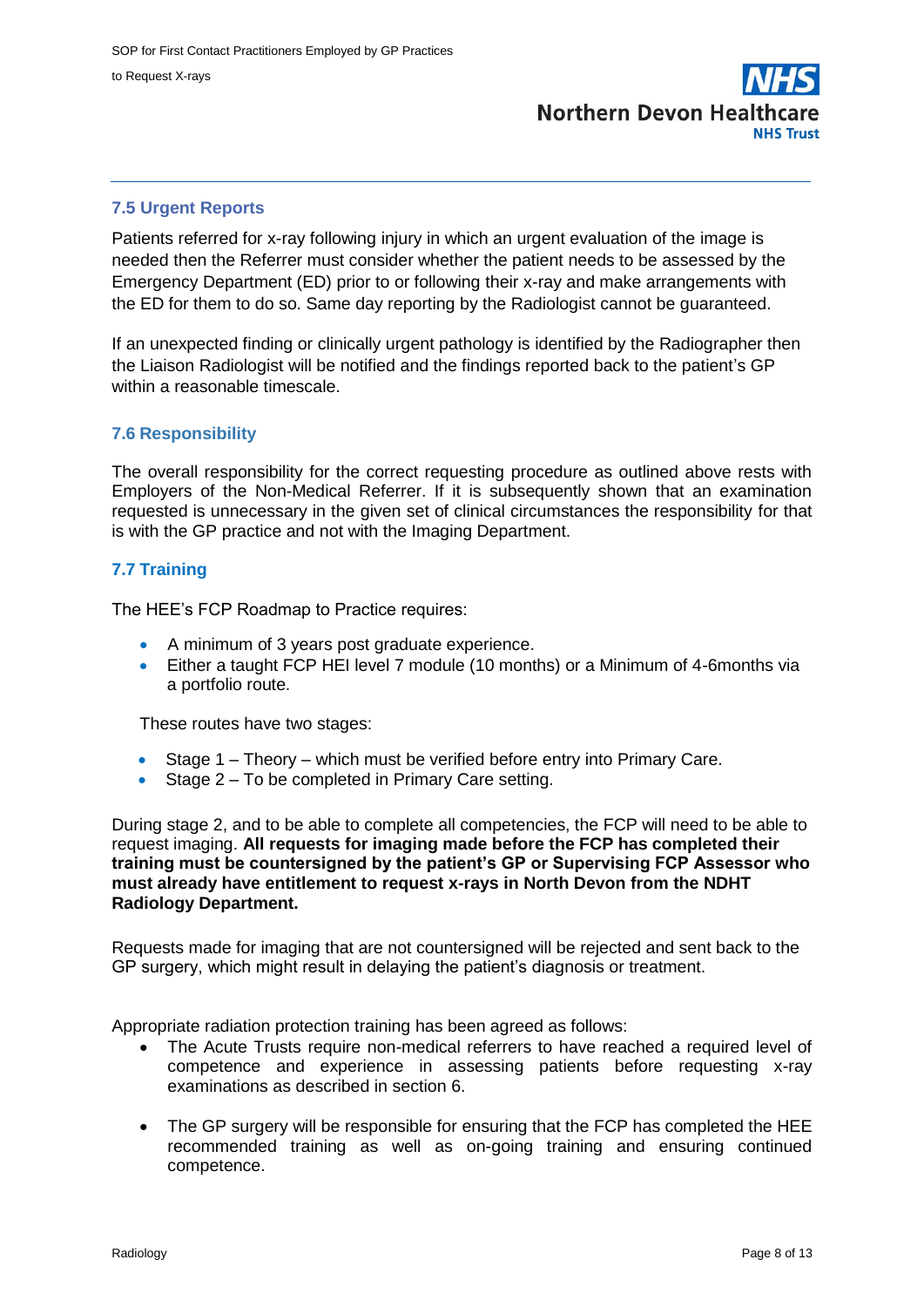**Northern Devon Healthcare NHS Trust** 

- Training will be provided by the Radiology Department in relation to expectations of Non-Medical Referrers, the implications of radiation, patient constraints/positioning and legal requirements.
- Non-medical Referrers must have completed an appropriate IR(ME)R training. NDHT requires all Non-medical Referrers to complete the following 'e-learning for Health' modules initially, prior to requesting imaging, and then every three years thereafter; these can be found by searching the catalogue for 'Ionising Radiation (Medical Exposure) Regulations (e-IRMER)'.

#### **IRMER module 01 Radiation Hazards and Dosimetry**

- Biological Effects of Radiation 01-02-01
- Examples of Radiation Dose 01-02-04
- Risks v Benefits in Patient Exposure 01-02-05 **Special Circumstances**
- Use of Medical Exposures in Special Circumstances 01-03-01

#### **IRMER module 02 Management and Radiation Protection of the Patient Patient Selection**

The Justification of Patient Exposure 02-01-01

#### **IRMER module 03 Legal Requirements – Regulations**

- Ionising Radiation (Medical Exposure) Regulations 2017 IR(ME)R 2017 03-01-02
- Non-Medical Referrers operating under this protocol will be acting as 'Referrers' under the Ionising Radiation (Medical Exposure) Regulations 2017 (IR(ME)R), which places upon them a legal responsibility to provide sufficient medical data to enable the IR(ME)R 'Practitioner' to decide on the necessity of the exposure.
- Non-medical referrers must ensure they are familiar with the correct procedure for completing all sections of the request. This must include a clinical history of the mechanism and site of the injury as well as the clinical question the x-ray will answer.

#### **7.8 Post Investigation Follow Up**

Reports will be generated by the Radiology department and sent to the patient's GP either electronically or hardcopy (dependent on local agreement). The FCP may also view these results on PACS.

The Non-Medical Referrer will discuss any report with a GP if there are any incidental findings or abnormality for which they do not feel confident in arranging appropriate follow up, treatment, or advice.

Any unexpected / urgent findings highlighted by Radiology will be directed to the GP.

Even though the x-ray examination may be evaluated by another appropriately trained member of staff, the Referrer has the responsibility for ensuring that a clinical evaluation of the x-ray examination is made and recorded; this is a legal requirement under IR(ME)R.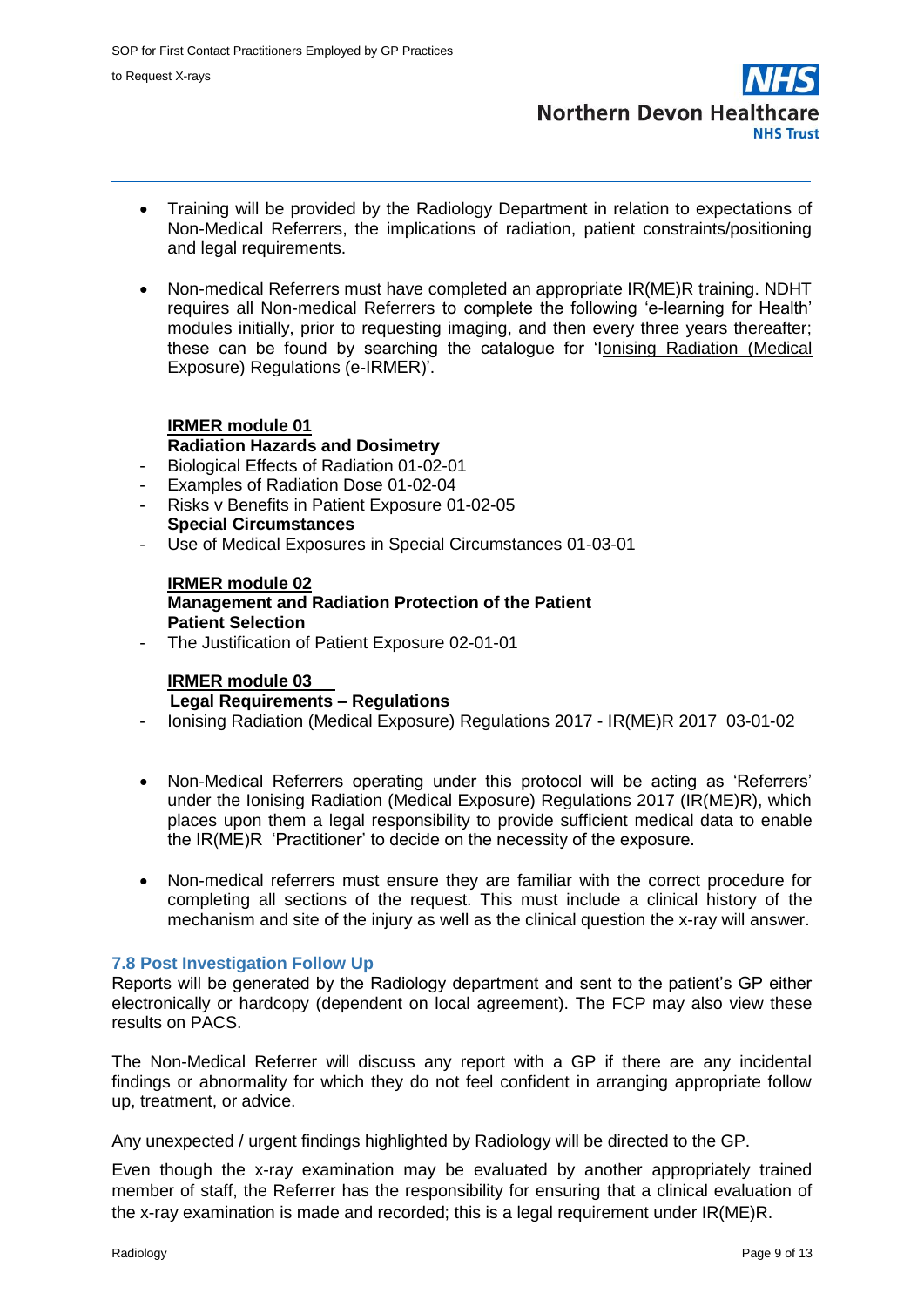

#### **7.9 Audit**

This process will be audited annually by the GP practice and x-ray requests will be sampled and examined to ensure appropriate requesting of procedures/examinations by the Non-Medical Referrers within the practice; the results of these audits will be requested periodically by the Radiology department in accordance with IR(ME)R and might be subject to external audit by the Radiology department.

### **8.** References

- (1) First Contact Practitioners and Advanced Practitioners in Primary Care: (Musculoskeletal) A Roadmap to Practice (2020). Available from: [https://www.hee.nhs.uk/sites/default/files/documents/A%20Roadmap%20to%20Pract](https://www.hee.nhs.uk/sites/default/files/documents/A%20Roadmap%20to%20Practice.pdf) [ice.pdf](https://www.hee.nhs.uk/sites/default/files/documents/A%20Roadmap%20to%20Practice.pdf) Accessed 16.11.2020.
- (2) Ionising (Medical Exposures) Regulations 2017 Statutory Instruments 2017 No 1322 <http://www.legislation.gov.uk/uksi/2017/1322/made>
- (3) First Contact Practitioners and Advanced Practitioners in Primary care: (Paramedic) A Road Map to Practice (2021). Available from: [https://www.hee.nhs.uk/sites/default/files/documents/Paramedics-](https://www.hee.nhs.uk/sites/default/files/documents/Paramedics-FINAL%20%28002%29.pdf)[FINAL%20%28002%29.pdf](https://www.hee.nhs.uk/sites/default/files/documents/Paramedics-FINAL%20%28002%29.pdf) Accessed 25/01/2021.

### **9.** Associated Documentation

Northern Devon Healthcare NHS Trust Policies for:

- Northern Devon Healthcare Trust Medical Radiation Policy [http://ndht.ndevon.swest.nhs.uk/wp-content/uploads/2015/07/Medical-Radiation-](http://ndht.ndevon.swest.nhs.uk/wp-content/uploads/2015/07/Medical-Radiation-%20Policy-v1.0-30Jul15.pdf)[Policy-v1.0-30Jul15.pdf](http://ndht.ndevon.swest.nhs.uk/wp-content/uploads/2015/07/Medical-Radiation-%20Policy-v1.0-30Jul15.pdf)
- IR(ME)R 2017 Employer's Procedures [http://ndht.ndevon.swest.nhs.uk/wp](http://ndht.ndevon.swest.nhs.uk/wp-content/uploads/2017/09/IRMER-employers-procedures.pdf)[content/uploads/2017/09/IRMER-employers-procedures.pdf](http://ndht.ndevon.swest.nhs.uk/wp-content/uploads/2017/09/IRMER-employers-procedures.pdf)
- Standard Operating Procedure: Scope of Entitlement [http://ndht.ndevon.swest.nhs.uk/wp-content/uploads/2017/09/IRMER-procedure-](http://ndht.ndevon.swest.nhs.uk/wp-content/uploads/2017/09/IRMER-procedure-1-SOP-Scope-of-Entitlement-V1-0-Updated-1.pdf)[1-SOP-Scope-of-Entitlement-V1-0-Updated-1.pdf](http://ndht.ndevon.swest.nhs.uk/wp-content/uploads/2017/09/IRMER-procedure-1-SOP-Scope-of-Entitlement-V1-0-Updated-1.pdf)
- Standard operating Procedure: Making a Referral for Diagnostic Imaging [http://ndht.ndevon.swest.nhs.uk/wp-content/uploads/2017/09/IRMER-procedure-](http://ndht.ndevon.swest.nhs.uk/wp-content/uploads/2017/09/IRMER-procedure-2-SOP-Making-a-Referral-for-Diagnostic-Imaging-V1-0-Updated-1.pdf)[2-SOP-Making-a-Referral-for-Diagnostic-Imaging-V1-0-Updated-1.pdf](http://ndht.ndevon.swest.nhs.uk/wp-content/uploads/2017/09/IRMER-procedure-2-SOP-Making-a-Referral-for-Diagnostic-Imaging-V1-0-Updated-1.pdf)
- Northern Devon Healthcare Trust A Guide to IR(ME)R for Referrers <https://www.northdevonhealth.nhs.uk/2018/01/guide-irmer-referrers/>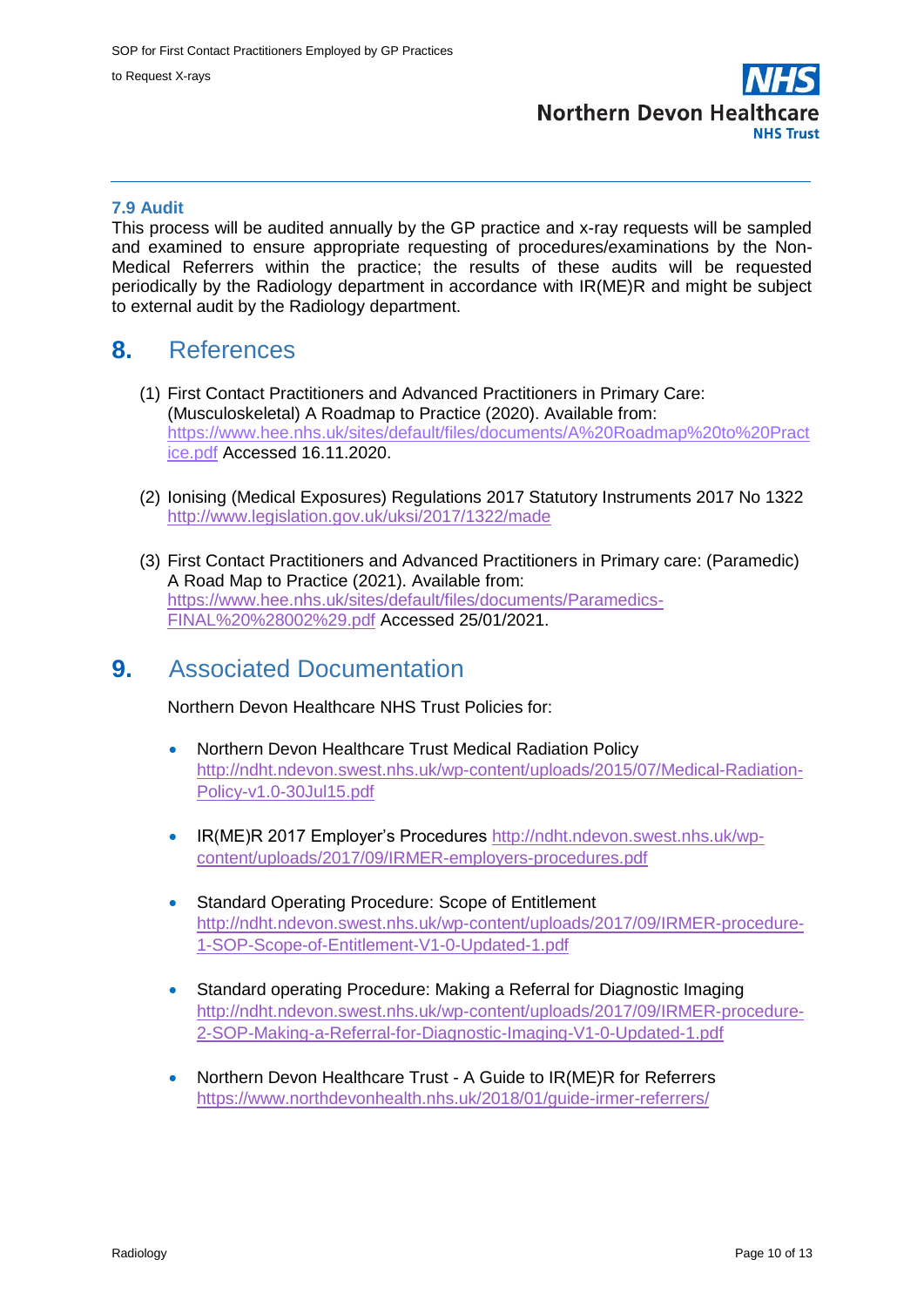

### **10. Appendix A: Inclusion Criteria for Physiotherapists working as FCPs (Musculoskeletal)**

Following clinical examination of the patient the following x-ray examinations may be requested for adults and children 16 years of age and over:

| Investigation                         | Criteria                                                                                                                                                                                                                                                                                            |
|---------------------------------------|-----------------------------------------------------------------------------------------------------------------------------------------------------------------------------------------------------------------------------------------------------------------------------------------------------|
| Finger / thumb                        | Mechanism of injury,<br>focal<br>bony<br>tenderness, loss of function                                                                                                                                                                                                                               |
| Forearm / wrist / hand                | Mechanism of injury,<br>focal<br>bony<br>tenderness, loss of function                                                                                                                                                                                                                               |
| Elbow                                 | Mechanism of injury,<br>focal<br>bony<br>tenderness, loss of function                                                                                                                                                                                                                               |
| Shoulder                              | Mechanism of injury with restriction of<br>shoulder movements / loss of function on<br>movement                                                                                                                                                                                                     |
| Clavicle                              | Mechanism<br>of<br>injury,<br>focal<br>bony<br>tenderness, obvious deformity                                                                                                                                                                                                                        |
| Foot including toes                   | Mechanism of injury, bony tenderness, loss<br>of function                                                                                                                                                                                                                                           |
| Ankle                                 | History of trauma – refer to Ottawa ankle<br>rules                                                                                                                                                                                                                                                  |
| Knee                                  | History of trauma – refer to Ottawa knee<br>rules<br>History of arthropathy                                                                                                                                                                                                                         |
| Tibia / fibula - clinical examination | Mechanism of injury, bony tenderness, non-<br>weight bearing, bony deformity                                                                                                                                                                                                                        |
| Pelvis and hip                        | History and clinical examination suggests<br>arthropathy, pubic rami fracture                                                                                                                                                                                                                       |
| <b>Lumbar Spine</b>                   | Potential sudden onset of osteoporotic<br>this<br>However only if<br>collapse.<br>will<br>significantly<br>change<br>the<br>patient's<br>immediate<br>management pathway;<br>if<br>referring patient on to the rheumatology<br>team then lumbar spine x-rays should not<br>be requested by the FCP. |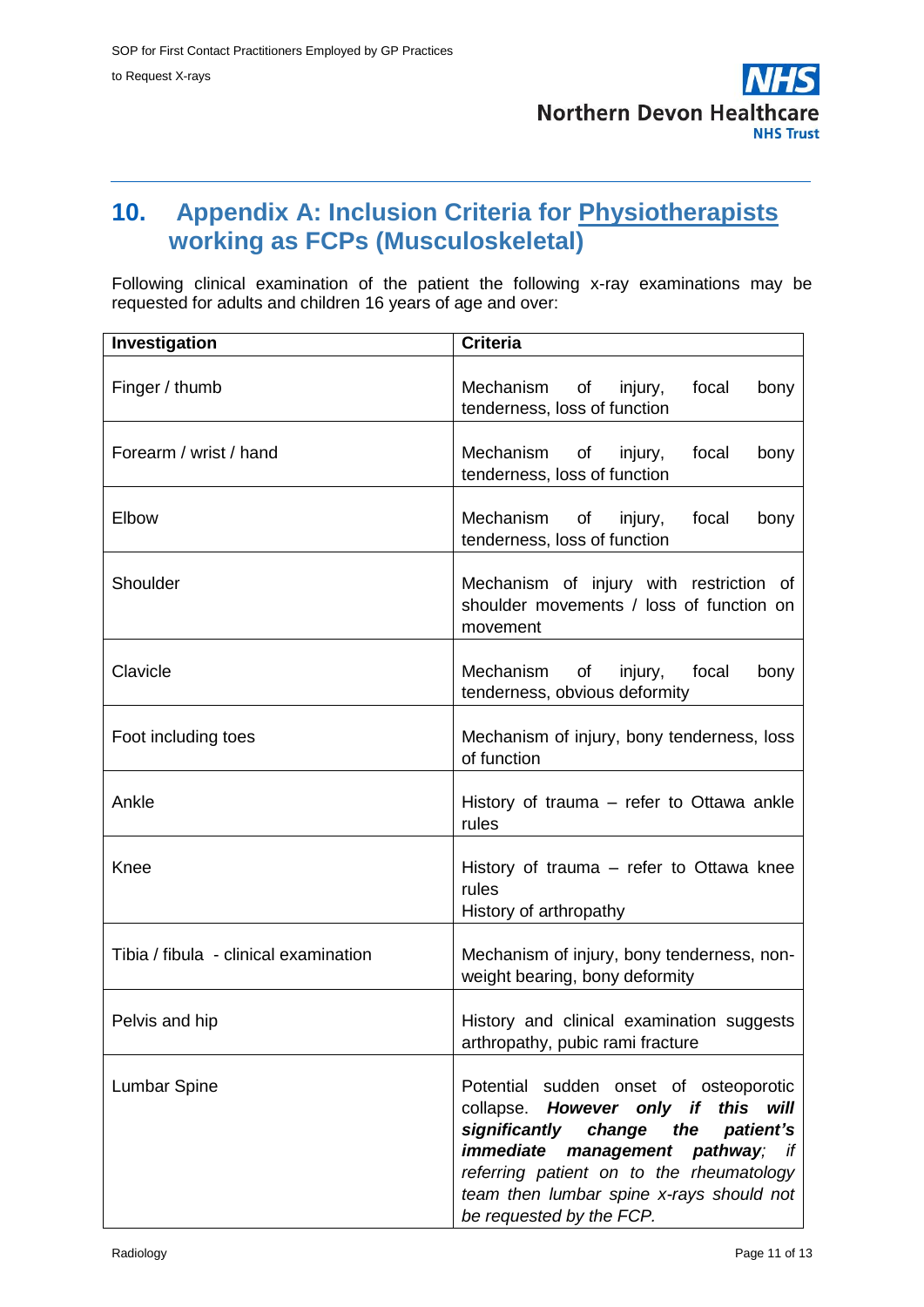

## **11. Appendix B: Appendix A: Inclusion Criteria for Paramedics working as FCPs**

Following clinical examination of the patient the following x-ray examinations may be requested for adults and children 16 years of age and over:

| Investigation                         | <b>Criteria</b>                                                                                                              |
|---------------------------------------|------------------------------------------------------------------------------------------------------------------------------|
| Finger / thumb                        | Mechanism of injury, focal bony tenderness,<br>loss of function                                                              |
| Forearm / wrist / hand                | Mechanism of injury, focal bony tenderness,<br>loss of function                                                              |
| Elbow                                 | Mechanism of injury, focal bony tenderness,<br>loss of function                                                              |
| Shoulder                              | Mechanism of injury with restriction of<br>shoulder movements / loss of function on<br>movement                              |
| Clavicle                              | Mechanism of injury, focal bony tenderness,<br>obvious deformity                                                             |
| Foot including toes                   | Mechanism of injury, bony tenderness, loss<br>of function                                                                    |
| Ankle                                 | History of trauma – refer to Ottawa ankle<br>rules                                                                           |
| Knee                                  | History of trauma – refer to Ottawa knee<br>rules<br>History of arthropathy                                                  |
| Tibia / fibula - clinical examination | Mechanism of injury, bony tenderness, non-<br>weight bearing, bony deformity                                                 |
| Pelvis and hip                        | History and clinical examination suggests<br>arthropathy, pubic rami fracture                                                |
| Foreign bodies                        | To exclude foreign bodies when there is a<br>clear history of penetration by a foreign body<br>made of metal, stone or glass |
| <b>CXR</b>                            | - Aged 16 and over<br>- Pneumonia / chest infection (only request<br>x-ray following conservative or medicinal               |